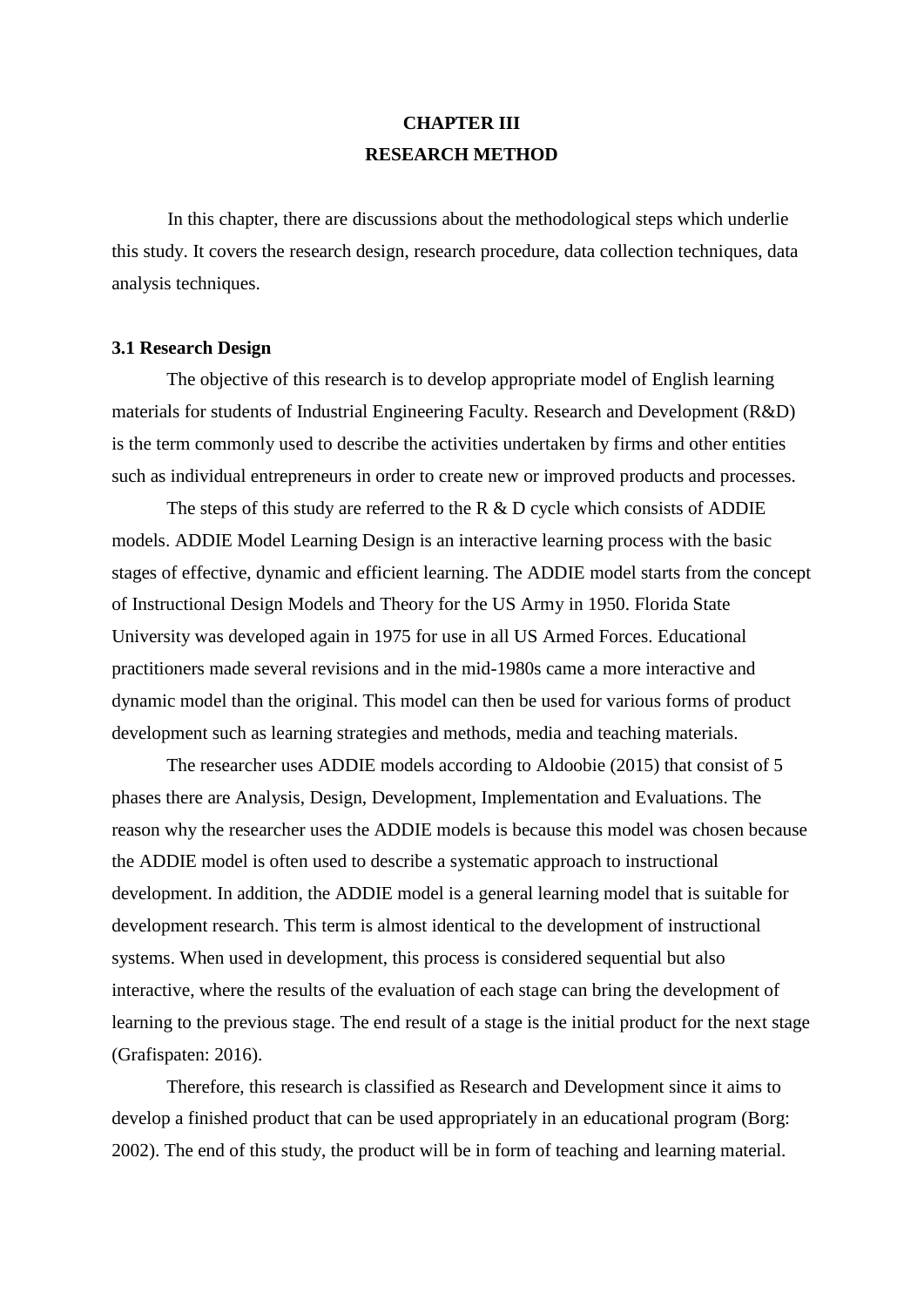## **3.2 Research Procedure**

The ADDIE model learning design scheme forms a cycle which consists of 5 stages consisting of: analysis, design, development, implementation and evaluation.



The procedures of the research are described as follows:

### **3.2.1 Analysis**

At this stage researchers do 2 ways to collect the data, the first is to do an interview and the second is to use a questionnaire. Researchers conducted interviews with the head of department in industrial engineering, and gave questionnaires to industrial engineering students in the first semester. The purpose of the researchers to conduct interviews was to obtain information related to the target need and learning need that researchers needed to develop English material books for industrial engineering students from the point of view of the head of department and the purpose of researchers to disseminate questioners was to obtain information related to target need and learning the need that researchers need to develop English material books for industrial engineering students from the point of view of industrial engineering students. Questionnaires that researchers use in need analysis are adaptations of previous research conducted by Yohana (2015) entitled *"Developing English Learning Materials for Grade X students of Beauty Study Programs".* Researchers do this in order to be able to find out the target & learning needs of students.

The design of the analysis phase focuses on the target audience. In the analysis phase there are defining instructional problems, instructional objectives, learning objectives and identifying the learning environment and knowledge possessed by students. The Analysis Stage generally addresses the following instruction: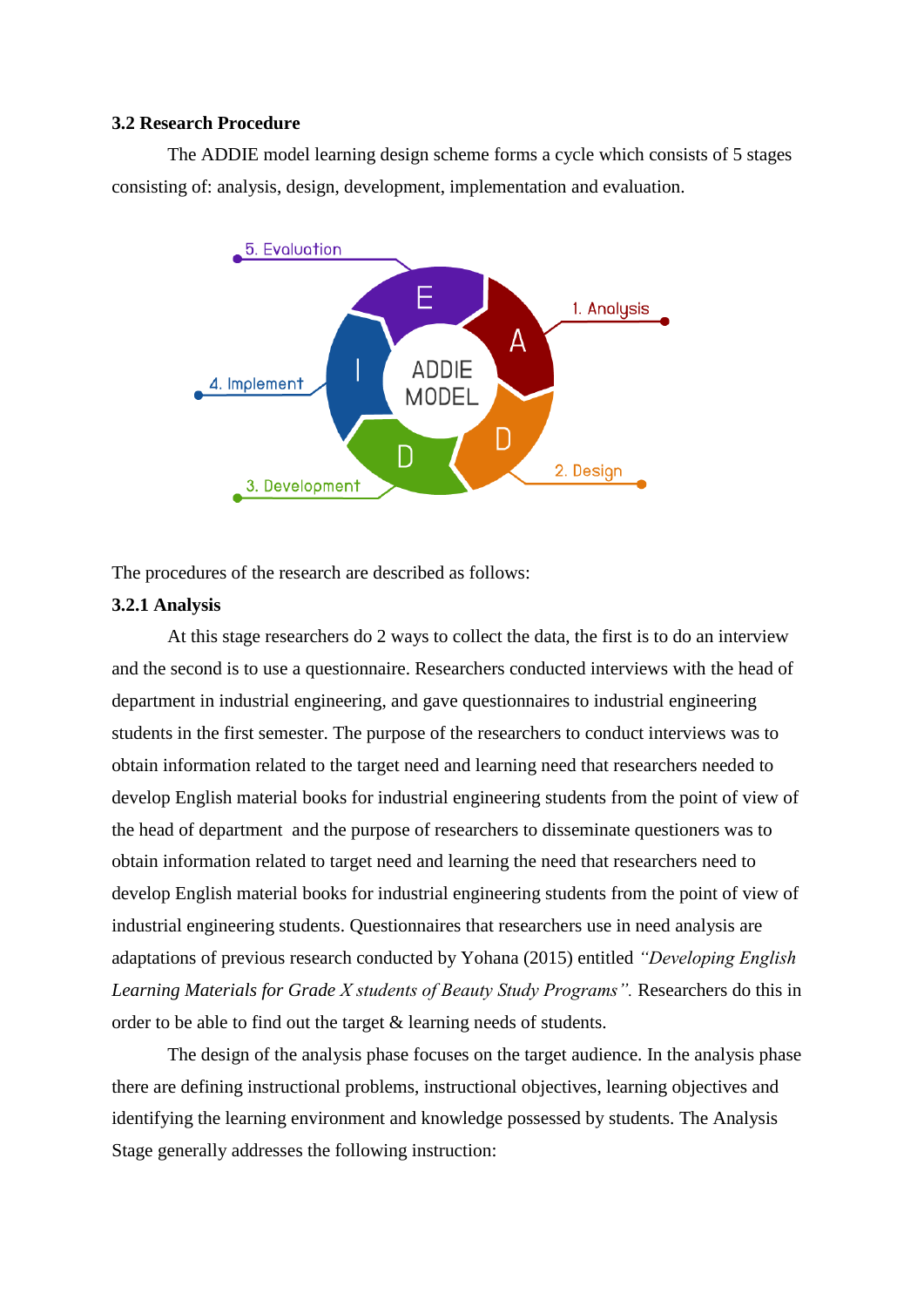### **3.2.1.1 Target Needs**

Target needs are general term which has several fields that will determine the need in ESP itself. There are three points Necessity, Lack, and Wants. In necessity points the purpose is to find out the students' needs in terms of the target situation Hutchinson and Waters (1987). What is meant here is researchers must know how students need in the field of English that can support their future as an industrial engineer. Whether they have to master English at beginner level only, intermediate or advanced level, in addition to knowing the level of student needs in this case it can also be categorized to find out what type of reading text can support students' needs in English as an industrial engineer and to know what skills they most need in English as an industrial engineer, and also to find out what kind of approach can help students to improve their knowledge.

In lack points the purpose is to find out the gap between students' existing knowledge and the required knowledge level Hutchinson and Waters (1987). What is meant here is researchers must know at what level the English language proficiency of students is currently available, whether they are at beginner level, intermediate or already at advanced level. This is important to be done by researchers to ensure that the material that the researcher develops in the book is in accordance with the student's situation.

In wants points the purpose is to find the students' wants related to the materials Hutchinson and Waters (1987). What is meant here is, researchers must know what students want to master in English learning itself, for example students want to improve vocabulary in contexts related to industrial engineering also improve critical thinking or to master grammar. To get this information can be done by interviewing and also questionnaires, this information can be used for the material for making syllabus, as well as the divide portion and arrangement of skills in the material book.

## **3.2.1.2 Learning Needs**

To find out what the researcher must include in the material book that the researcher developed, the researcher included several questions in the student's need analysis questionnaire according to Nunan (2004) researcher have to find out the content should be carried out in the designed tasks.. This includes how the desired form of listening text is like a monologue and dialogue or like from songs and films. it also applies to speaking text, researchers must know what students want in the material, whether it should be in the form of a monologue and dialogue or accompanied by a new picture or vocabulary related to industrial engineering. While in reading text the researcher must know what type of text is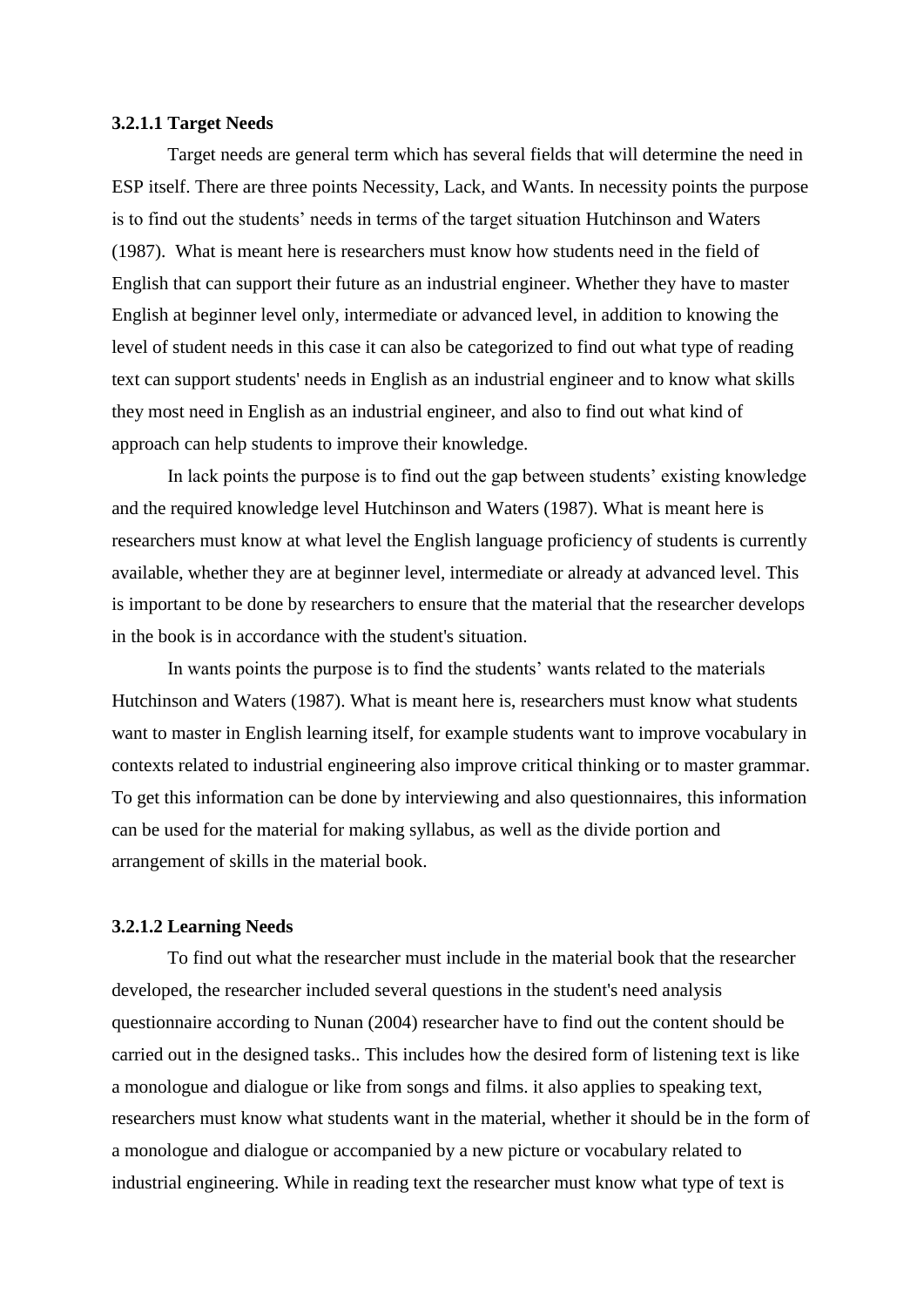read as what the student wants as input for learning, whether it consists of several paragraphs or with pictures and graphs. The length of text used is also one of the things that researchers pay attention to, to avoid boredom in students. Therefore it is important for researchers to know students like medium or short text. The last is writing text, here the researcher must also know the form of text as what students want as good input in the learning book. Whether in the form of sentence structure or in the form of images in this section the researcher emphasizes more on the input of text material in accordance with the wishes and needs of students towards the book that the researcher developed.

Then discussed is about the procedures used in various tasks that researchers provide in English language learning books, according to Nunan (2004) researcher have To find out what students should do with the tasks. During listening activities, for example, researchers must know what kind of tasks students want most, for example, such as completing passages or retelling the text in their own language. Then in speaking activity, the researcher must also know what tasks students want and also need, whether playing roles, conducting debates or creating a dialogue which is then practiced in front of the class. Furthermore, in reading activities, researchers also want to know students' interests about the tasks that must be given in this activity such as reading the text and then answering the questions provided, or discussing a reading provided and expressing their opinions. The last skill we will discuss here is writing activity, in this activity the researcher needs to know how students want whether students want tasks such as correcting sentence structure, or making an essay with a specified topic. In addition to focusing on the four skills in English, researchers also included elements of vocabulary building and language focusing on the book that researchers developed. In this case, the researcher also needs to know what tasks students want in the activity, whether by pronouncing pronunciation correctly, finding the meaning of a word in the dictionary or looking for words that are similar to the vocabulary provided. For language focus it refers more to grammar and tense in English.

Furthermore, the concern of researchers on learning needs is about settings. Researchers want to know whether students only want to study in class or try new experiences outside the classroom such as laboratories or parks in the university. Besides devoting about the place, researchers also want to know how students want to do their work according to Nunan (2004) researcher have to find out how the tasks are carried out (group work, pair work or individually).To get this information can be done by interviewing and also questionnaires, this information can be used for materials for making syllabus, determining topics and types of activities for material books to be developed.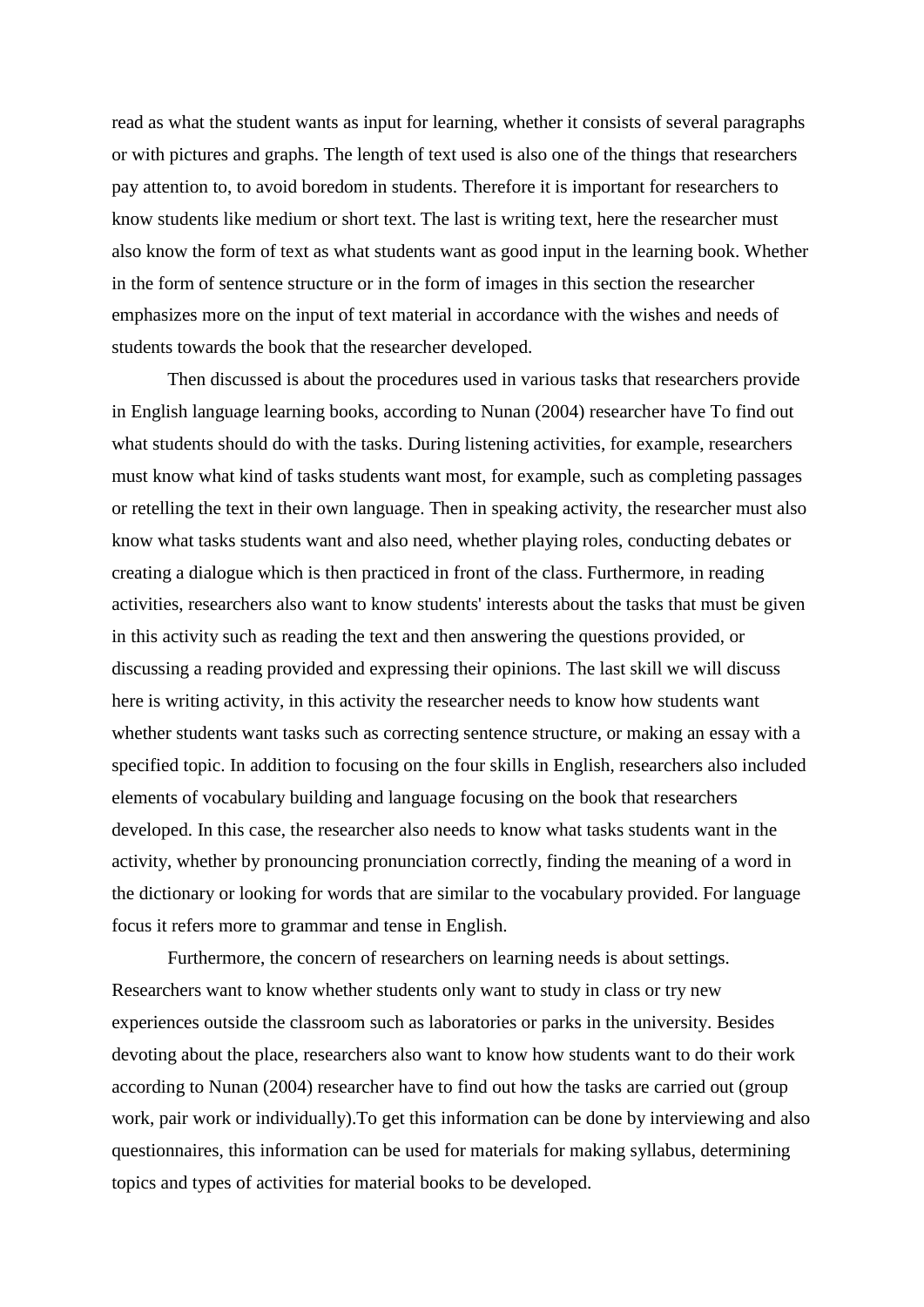## **3.2.2 Design**

The researcher has six steps to design industrial engineering book material. The first step is to make a syllabus, the basis of making the syllabus itself comes from the results of interviews and questionnaires in the process analysis, there are several elements to the syllabus, for example, topics, general instructional objective, competence etc.

After that the second step is to determine the approach that is deemed appropriate for industrial engineering students, the choice of the approach itself is based on interviews that researchers conducted with industry engineering lecturers who refer to the existing curriculum, the approach used is opinion gap activities.

The third step is to determine the topics that will be used in the material book for industrial engineering majors. The selection of this topic is based on the results of interviews that researchers conducted with industrial engineering referring to the curriculum at Muhammadyah Gresik University. These topics include project engineers, IT engineers, engineer consultants, Industrial Designer, Plant Engineer and the last is safety & health engineers.

For the fourth step is to determine the types of activities in the material development book for industrial engineering students, the type of activity is obtained based on the results of the questionnaire in the need analysis stage.

English consists of 4 very important skills, namely listening, reading, speaking and writing. For the fifth and sixth steps related to the four skills, namely regarding the division of the portion of each skill in each chapter and how to regulate each skill, of course this division is based on the needs of industrial engineering students, this is based on the results of interviews and questionnaires.

After the syllabus has been developed, the next step is to validate the syllabus for expert validation. At this stage, the feasibility of the syllabus that the researcher has developed will be assessed by the expert and if there is a discrepancy, the researcher will make a revision according to the advice given by expert validation.

## **3.2.3 Development**

Developing is the third step of the ADDIE procedure, at this stage it refers to the previous stage, which is design which means that in the developing stage there are also 6 steps to develop a learning material book for industrial engineering students.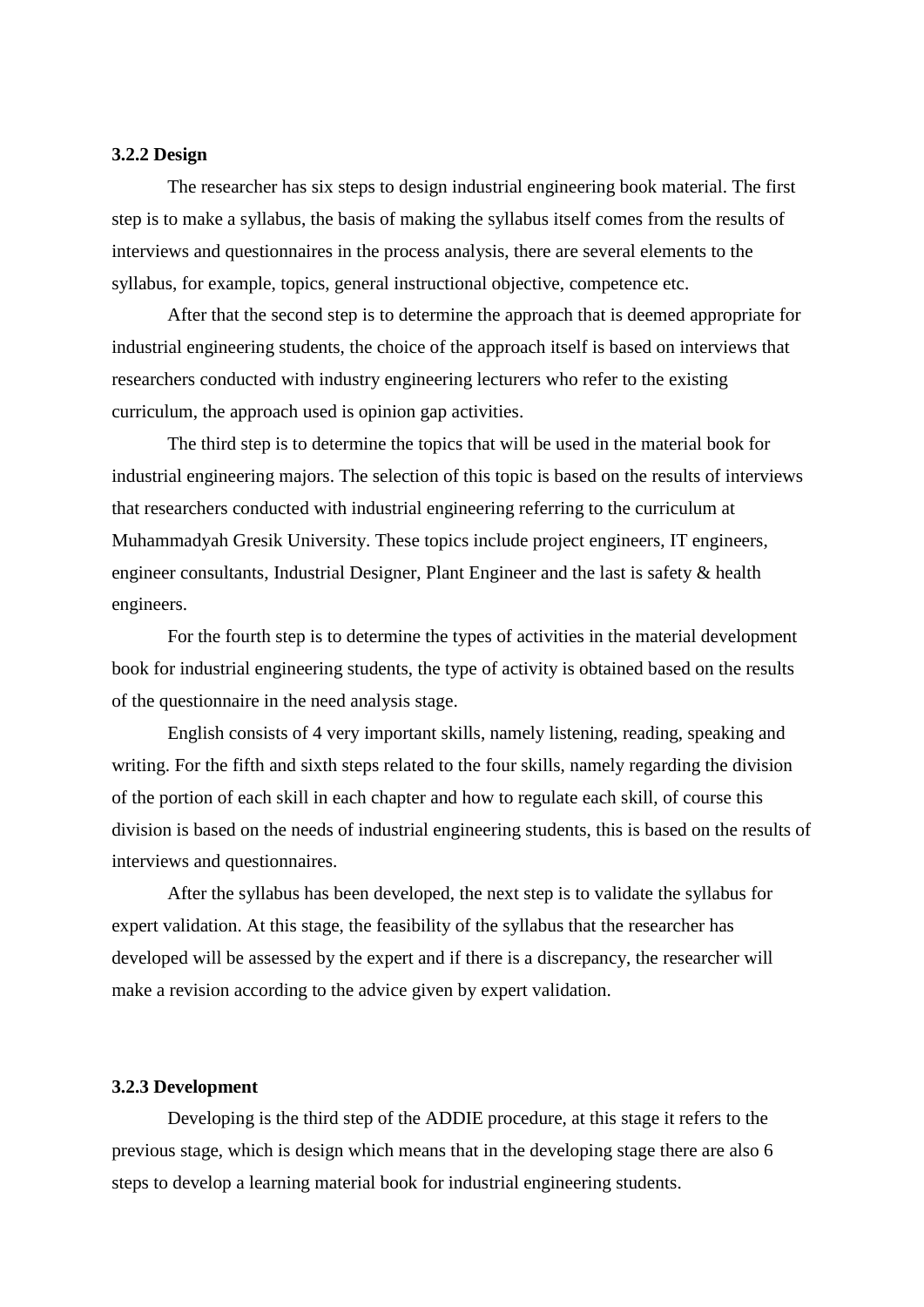## **1) Syllabus**

Syllabus is a set of plans and arrangements for implementing learning and assessment that are systematically arranged which contain interrelated components. Syllabus is a learning plan for a particular subject and / or group or theme that includes Topics, General Instructional Objectives, and Specific Instructional Objectives, Competence, Teaching learning strategies, Procedure of assessment and meeting.

## **2) Approach**

The approach that researchers used in developing English language books for industrial engineering students was to use an activity opinion gap. Using this approach is expected to help students to improve their communication effectively especially in speaking in an industrial area.

## **3) Topic**

Topic selection is very important in development books based on ESP. Because the topic used must be in accordance with the direction taken by students and must be able to meet their needs. Engineering faculty, industrial engineering department itself has its own reference to graduate profile. It is also included in the curriculum that applies at Muhammadiyah Gresik University. Some of the profiles of these graduates include, project engineer, IT engineer, consultant engineer, safety & health engineer industrial designer and plant engineer. So the topic selection for the book that the researcher developed refers to the six graduate profiles.

## **4) Activity**

Because this development book uses opinion gap activity as approach, then every activity there are many elements that require students to express their opinions, examples of these activities include discussion activities, debate activities, and story completion activity. In addition to these 3 activities, the researcher also provides an opinion gap activity element on some text readings and questions in the textbook material.

## **5) Portion and Arrangement of Skills**

There are four skills in the English language development book for industrial engineering majors, namely listening, reading, speaking and writing. for portion sharing in English skills will depend more on focusing on speaking skills because that is the goal to be achieved by students in industrial engineering, then proceed with writing skills which also serve as communication tools in writing. Then for listening and reading will have more or less the same portion because the functions is as an input. For the arrangement will start from